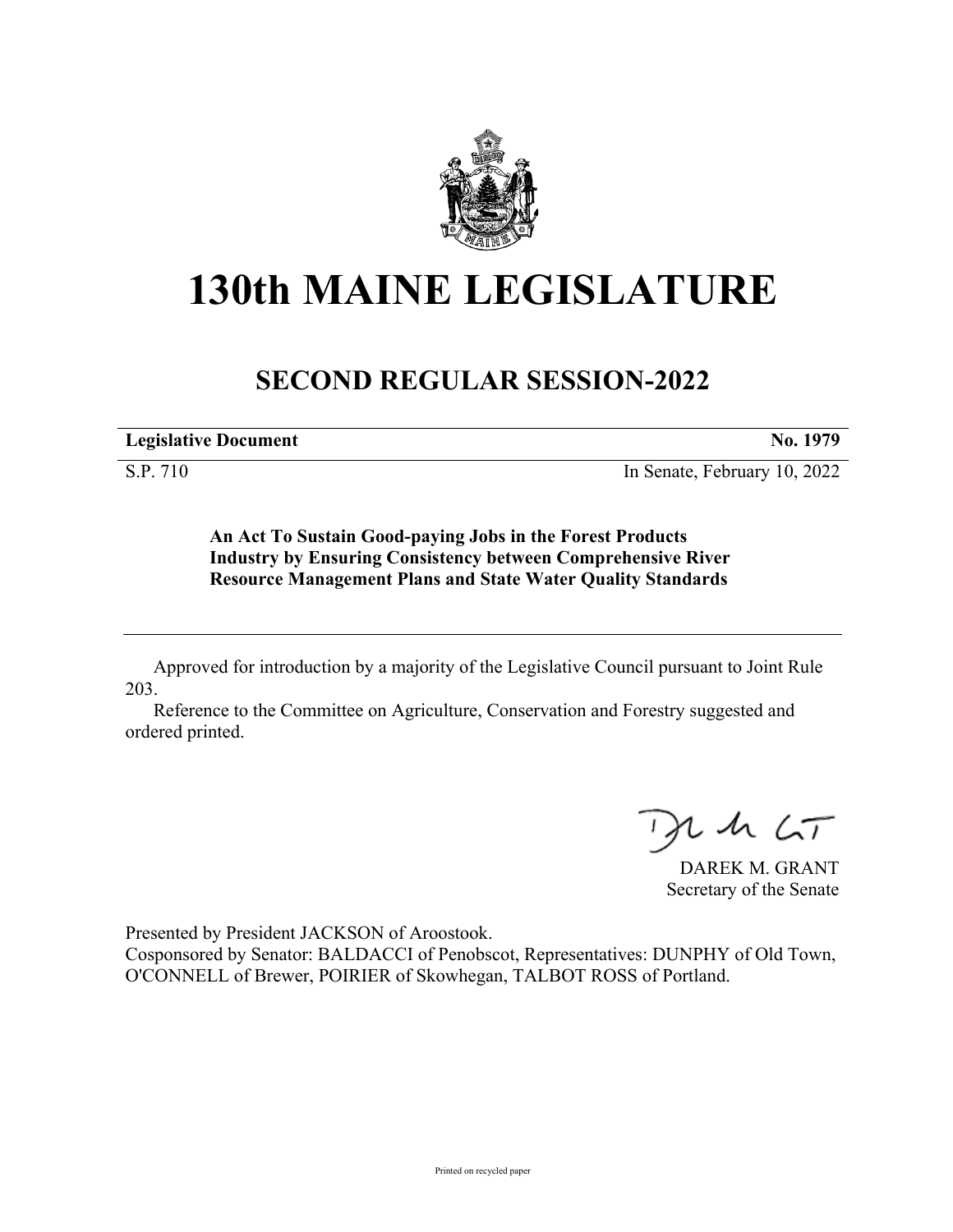| 1                                                | Be it enacted by the People of the State of Maine as follows:                                                                                                                                                                                                                                                                                                                                                                                                                                                                                                                                                       |
|--------------------------------------------------|---------------------------------------------------------------------------------------------------------------------------------------------------------------------------------------------------------------------------------------------------------------------------------------------------------------------------------------------------------------------------------------------------------------------------------------------------------------------------------------------------------------------------------------------------------------------------------------------------------------------|
| $\overline{2}$<br>3                              | Sec. 1. 12 MRSA §407, as amended by PL 2011, c. 655, Pt. EE, §17 and affected<br>by §30 and amended by c. 657, Pt. W, §5, is repealed and the following enacted in its place:                                                                                                                                                                                                                                                                                                                                                                                                                                       |
| 4                                                | §407. Comprehensive river resource management plans                                                                                                                                                                                                                                                                                                                                                                                                                                                                                                                                                                 |
| 5<br>6<br>$\boldsymbol{7}$<br>8<br>9<br>10<br>11 | <b>1. Plan required.</b> The Department of Agriculture, Conservation and Forestry, with<br>assistance from the Department of Inland Fisheries and Wildlife, the Department of Marine<br>Resources, the Department of Environmental Protection, the Governor's Energy Office and<br>other state agencies as needed, shall develop a comprehensive river resource management<br>plan for each watershed with a hydropower project licensed under the Federal Power Act<br>or to be licensed under the Federal Power Act that provides a basis for state agency<br>comments, recommendations and permitting decisions. |
| 12<br>13                                         | 2. Plan components. A comprehensive river resource management plan developed<br>pursuant to subsection 1:                                                                                                                                                                                                                                                                                                                                                                                                                                                                                                           |
| 14                                               | A. Must, at a minimum, include as applicable:                                                                                                                                                                                                                                                                                                                                                                                                                                                                                                                                                                       |
| 15                                               | (1) Minimum flows;                                                                                                                                                                                                                                                                                                                                                                                                                                                                                                                                                                                                  |
| 16                                               | (2) Impoundment level regimes;                                                                                                                                                                                                                                                                                                                                                                                                                                                                                                                                                                                      |
| 17                                               | (3) Upstream and downstream fish passage survival rates;                                                                                                                                                                                                                                                                                                                                                                                                                                                                                                                                                            |
| 18                                               | (4) Maintenance plans for aquatic habitat and habitat productivity; and                                                                                                                                                                                                                                                                                                                                                                                                                                                                                                                                             |
| 19                                               | (5) Plans for public access and recreational opportunities; and                                                                                                                                                                                                                                                                                                                                                                                                                                                                                                                                                     |
| 20                                               | B. Must give consideration to existing uses.                                                                                                                                                                                                                                                                                                                                                                                                                                                                                                                                                                        |
| 21<br>22<br>23<br>24                             | 3. State management plan. A comprehensive river resource management plan<br>developed pursuant to subsection 1 must update, complement and, after public notice,<br>comment and hearings in the watershed, be adopted as components of the State's<br>comprehensive rivers management plan.                                                                                                                                                                                                                                                                                                                         |
| 25<br>26<br>27                                   | 4. Rules. A comprehensive river resource management plan and any amendment to a<br>comprehensive river resource management plan adopted under this section are major<br>substantive rules as defined in Title 5, chapter 375, subchapter 2-A.                                                                                                                                                                                                                                                                                                                                                                       |
| 28<br>29                                         | <b>Sec. 2. 38 MRSA §464, sub-§4, <math>\P</math>F</b> , as amended by PL 1991, c. 66, Pt. B, §1, is<br>further amended by enacting a new subparagraph (7) to read:                                                                                                                                                                                                                                                                                                                                                                                                                                                  |
| 30<br>31<br>32<br>33<br>34<br>35<br>36           | (7) Notwithstanding any provision of law to the contrary, a person that meets a<br>condition relating to any effect or potential effect on a species that is listed under<br>the United States Endangered Species Act of 1973, Public Law 93-205, as<br>amended, that is imposed or proposed to be imposed by the Federal Energy<br>Regulatory Commission in granting a new license pursuant to 18 Code of Federal<br>Regulations, Part 16, as amended, is considered to have met the State's water<br>quality standards in the event that no equivalent state standard has been set.                               |
| 37                                               | <b>SUMMARY</b>                                                                                                                                                                                                                                                                                                                                                                                                                                                                                                                                                                                                      |
| 38<br>39                                         | This bill requires that a comprehensive river resource management plan for a watershed<br>with a hydropower project give consideration to existing uses. The bill also classifies a                                                                                                                                                                                                                                                                                                                                                                                                                                 |